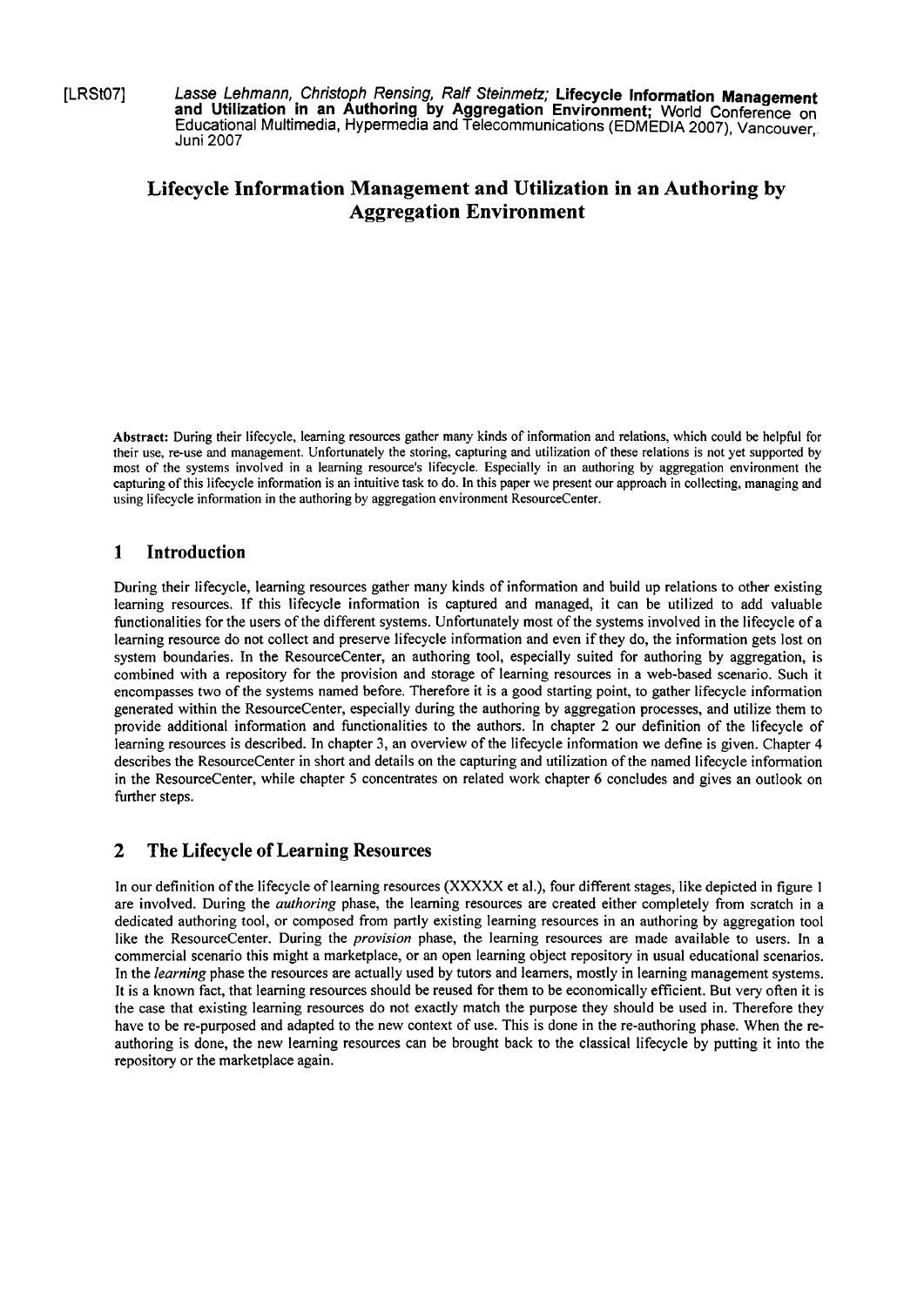

Figure 1: The Lifecycle of Learning Resources

## **3 Lifecycle Information**

We categorize different kinds of lifecycle information depending on the Systems and phases of the lifecycle of leaming resources they are generated in. *Context* related lifecycle information is implicitly generated, when a learning resource is passing through its lifecycle. It mainly occurs during the provision and the leaming phase. For the provision phase, examples for this kind of information can be the number of views or purchases of a learning resource in a marketplace or how often it was downloaded from a repository, respectively. During the learning phase, generated context information could be the number of times a resource has been viewed by leamers in the learning management System, the duration the leamers took for a leaming resource or the percentage of leamers who passed a test after learning a certain learning resource. In contrast to that, *relation* information is explicitly generated. It results from certain deterministic actions authors perform during the authoring or re-authoring phase. Generally we distinguish the relations given in the following table:

| Type of Relation    | <b>Used Vocabulary</b>        |
|---------------------|-------------------------------|
| aggregation         | hasPart / isPartOf            |
| sequence            | isPredecessorOf/isSuccessorOf |
| permutation         | isPermutationOf               |
| reduction/extension | isReductionOf / isExtensionOf |
| requirement         | requires / isRequiredBy       |
| version             | has Version / is Version Of   |
| variant             | has Variant / is Variant Of   |

Table 1: Relation Information

Aggregation, sequence, permutation, reduction and requirement relations are the relations that are generated most often in the ResourceCenter, therefore it makes sense to use a separate vocabulary for these. To express relations resulting from special and therefore less often occurring adaptations or kinds of relations, that can not be mapped on specific actions performed by an author, we use the *variant* relationship.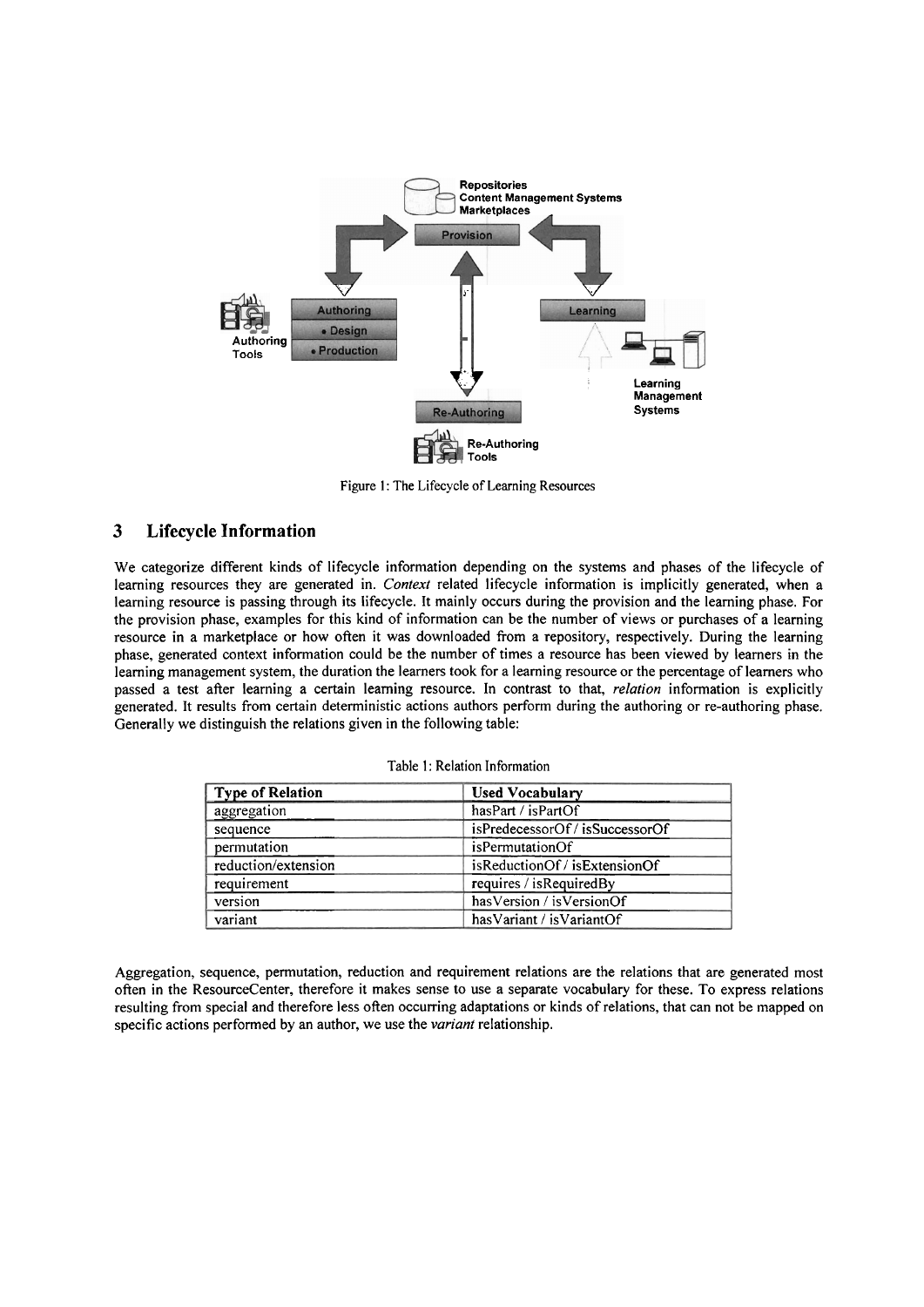## **4 Lifecycle Information in the ResourceCenter**

### **4.1 The ResourceCenter**

The ResourceCenter (Hoermann et al.) is a combination of authoring tool and repository and is designed to Support authoring by aggregation. In addition to that, basic re-authoring processes like updates or corrections and manual adaptations of leaming resources are possible and desired as well. The metadata wizard supports the authors in generating valid and processable metadata. The separation of layout and content provides for a high grade of reusability and simplicity for the authors of web based e-learning content. In the course structure editor, the hierarchical structure of the WBT is defined. *A course* is the highest possible aggregation of learning resources in the ResourceCenter. It consists of an arbitrary number of *sections,* which may in tum contain sections themselves. The contents of a section are defined in the section content editor. Here, media resources like images, animations or tables and the screen text for the section can be added. Meanwhile it is possible to create QTI questions in an integrated question editor and to define dynamic learning paths through the hierarchical course structure. Because of the fact, that the ResourceCenter is a combination of various components it resides in the authoring, the provision as well as the re-authoring phase of the lifecycle model. **Its** web based structure allows for sharing and reuse of other authors' leaming resources. Thus the types of lifecycle information that can be collected within the ResourceCenter are manifold. **A** common problem with the collection and utilization of lifecycle information are the breaks the system borders for example between the authoring and provision or the authoring and re-authoring steps. Since the ResourceCenter resides in three of the four lifecycle phases it is suited perfectly for the gathering and utilization of lifecycle information and can serve as a proof of concept. Figure 2 shows the phases of a learning resource's lifecycle, where the ResourceCenter takes part in, and the kinds of information which are generated in these phases.



Figure **2:** The ResourceCenter in the Learning Resource Lifecycle

### **4.2 Capturing and Management**

There are different kinds of lifecycle information that can be gathered in the ResourceCenter. The *repository*  component mainly generates *context* information which is described in the following:

Number of *views:* Here we distinguish between the number of views on the whole and the number of views by different users. Every time a user opens the detail view of a learning resource, the counter is updated.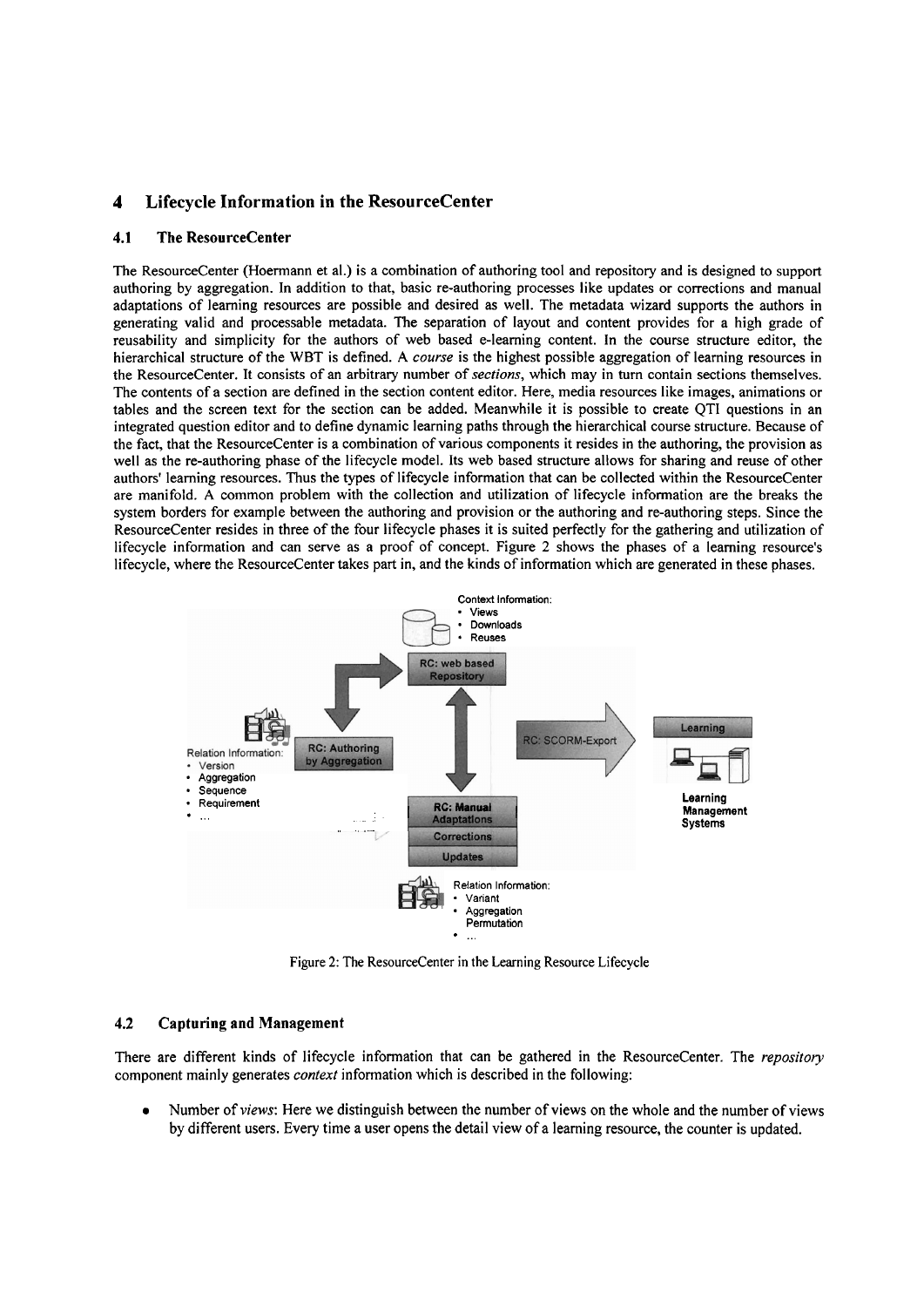- Number of *downloads:* Again, the total number of downloads, or downloads performed by different users can be distinguished. Similar to the capturing of the number of views, a counter is updated every time a leaming resource is downloaded from the repository.
- Number of *re-uses:* Since the ResourceCenter supports the re-use of other author's leaming resources, it is easily possible to capture the number of times a leaming resource is actually re-used. In order to achieve that, a counter is updated every time a leaming resource is reused. For media resources like images or animations it is sufficient to add to the counter every time the resource is included in a course or section and to subtract from the counter if it is excluded, accordingly. For leaming resources actually changeable within the ResourceCenter it is more complicated. We decided to add to the counter every time a section or course is included into a new course, no matter if it is changed and adapted afterwards or not.

In addition to these, nearly all of the relation information named in chapter **3** can be captured in the ResourceCenter, too, as described in the following:

- *Aggregation* relations seem to be the most intuitive to collect in an authoring by aggregation environment. They are easy to capture and provide valuable information for authoring and retrieval. These relations are generated every time an existing resource is included in a course or section. In that case, an *isPartOf* / *hasPart* relation is created, that links the aggregated resources.
- *Sequence* relations can occur between sections and between media resources. When sections are put in a consecutive order they are connected by an *isPredecessorOf/ isSuccessorOf* relation. This also applies to media resources, which have a certain, author defined order within a section.
- If two courses consist of the Same sections in a different order, they can be connected via a *permutation*  relation.
- Due to the fact that it is possible to define leaming paths for a course in the ResourceCenter, *requirement*  relations can occur between sections along the path. If an author, while he is defining the leaming path for a course, defines a section to be required for the learner in order to understand a second section, an *isRequiredBy* / *requires* relation is generated.
- If an author removes sections from a course, or adds new ones in order to build a new course, the two courses are connected by an *isReductionsOf/ isExtensionOf* relation. This also applies to the addition and removal of media resources from sections.
- *IsVariantOf/ hasvariant* relations occur when an author edits a leaming resource of a second author as well as in all cases of adaptations, not covered by the relations named above. We use hash values to check whether the content of a course or section was changed or not.

In the ResourceCenter the well known LOM standard (LOM *2002)* is used for storing the metadata of the leaming resources. With over *60* fields to fill it is quite complex. Unfortunately none of the existing fields matches our needs for the storage and management of the named lifecycle information exactly. For the relation information seventh LOM category - relation - seems to be an adequate basis. We decided to store the relation information in that category using the vocabulary shown in chapter **3.** To achieve this, we adapted the Dublin Core vocabulary (Dublin Core), recommended for this category, to match our special needs. For the context information like the number of views and re-uses, we did not find an existing LOM category to Start from. Thus we decided to place this kind of information in a new category, used for administrative purposes as well.

### **4.3 Utilization**

Solely capturing the context and relation information for the leaming resources in the ResourceCenter has no added value for the authors and other users of the ResourceCenter. The captured information has to be made available to the users under the right circumstances and has to provide new, helpful functionalities. In the ResourceCenter we currently make use of lifecycle information in three ways. On the one hand, the *retrieval* of leaming resources can be made more comfortable.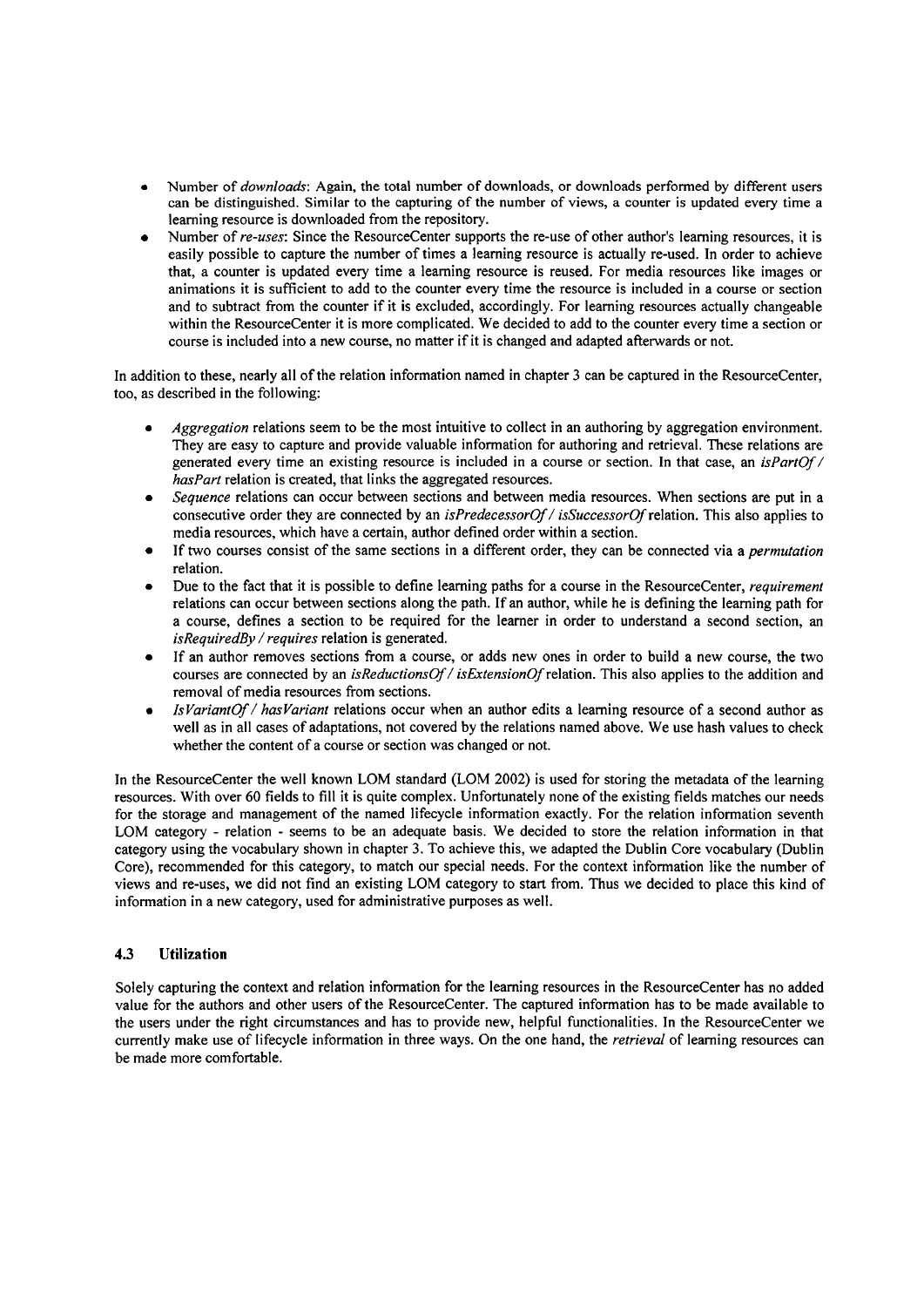Users in the ResourceCenter have the option to rank their search results in terms of the popularity, depicted by the number of views in combination with the number of downloads and in terms of reusability, depicted by the number of re-uses. Additionally they have the possibility to show the ten most popular or reusable learning resources of the different learning resource types. An example for a search result ranked by the popularity of the learning resources is shown in figure 3. This figure shows, how context and relation information are brought together to receive the highest possible outcome for the user. Learning resources are in the most cases searched over metadata. Therefore good search results largely depend on the quality of the metadata, which, what is well known, can be quite fluctuating (Duval et al.). With the help of lifecycle information the search results can get much better while being largely independent from the quality of the metadata. The relation information can simplify the search in terms of providing links to related resources. For example: If an author found an interesting media resource, the sections and courses it is contained in might be interesting for this author, too. Via the course he might find other interesting media resources he can use in his courses, in spite of not knowing the titles or descriptions of these resources. Figure 4 shows the detail information of a section.

|                       | Ressourcen suchen                                                                                                                                                          |                                       |                                 |                                                                                                  |                                                                              |  |
|-----------------------|----------------------------------------------------------------------------------------------------------------------------------------------------------------------------|---------------------------------------|---------------------------------|--------------------------------------------------------------------------------------------------|------------------------------------------------------------------------------|--|
| net                   |                                                                                                                                                                            |                                       | Search                          | A Hide extended search options                                                                   |                                                                              |  |
| Search<br>Rank<br>bv. | $\bar{v}_{\text{time}}$<br><b>N</b> Description<br>Popularity<br>▼∣                                                                                                        | <b>N</b> Keywords<br>∏ுங<br>N Authors | <b>Equippes</b> Sections Tables |                                                                                                  | r<br>V images Fiashs Chemical structures Aggregated resources QTI test items |  |
|                       | Hits: 14 Search time: 23 ms                                                                                                                                                | Total number of resources: 1996       |                                 |                                                                                                  |                                                                              |  |
| <b>三 @-Bild</b>       | 京京向京京<br>Description: @-Bild<br><b>Used By: Austausch</b><br>Used By: Web 2.0<br>Authors: Mirjam Haun                                                                      |                                       |                                 |                                                                                                  |                                                                              |  |
|                       | 壁 Adan von Netzeffekten über die Zeit <del>· 大女女女女</del><br>Description: Auswirkungen von Netzeffelden über die Zeit<br>Used By: Netzeffekte<br>Authors: Patrick Johnscher |                                       |                                 |                                                                                                  |                                                                              |  |
|                       | 壁 Auswirkungen von Netzeffelden Rock Antrik<br>Used By: Netzeffekte<br>Authors: Patrick Johnscher                                                                          |                                       |                                 | Desoription: Diese Grafik veranschauficht die Auswisungen von Netzeffekten auf dominate Anbieter |                                                                              |  |
|                       | 垫 Erstellen von Internet-Links 南南南南                                                                                                                                        |                                       |                                 |                                                                                                  |                                                                              |  |

Figure 3: ResourceCenter Search Result

In this example, the animations used in this section ('Cars, fluid' and 'Cars, slow') might be helpful analogies for an author who found this section while searching for resources he could utilize for his course about scheduling mechanisms. Without the added information he would have probably never found these, because he might not have been thinking of searching for 'cars' to find a resource related to his topic, while searching for 'network' matches his topic better and initially got him to the shown section. This is only one example, where the provision of relation information can be useful for the retrieval of learning resources. According to this, users in the ResourceCenter have the option to have resources added to the shown search result, if they are connected to a direct search hit by means of special relations like aggregation relations. Thus, users can configure their search in a way, so that resources that are i.e. aggregated with a resource containing a search concept are shown as search result as well.

On the other hand, lifecycle information can be helpful during the *authoring process* itself. An author can be provided with information about other authors' learning resources he is actually reusing, e.g. by notifying him when a new version is available or new relations were added. In addition to that he can even get information about learning resources he created, being re-used by other authors. The added value here is providing an author with suitable information at the adequate moment. In order for this to be helpful the author can configure, of which events he likes to be notified. One author might find it e.g. helpful to know, when one of his media resources is put into another author's section and he wants to be provided with a link to this section, while a second author doesn't.

At last lifecycle information can be used to help the author *evaluate* his work, by generating statistics of his learning resources. So an author can keep track of who is using his resources, what changes are made to them and how often his work is re-used or downloaded. If enough data has been collected it might as well be possible to tell what a reusable learning resource has to be like.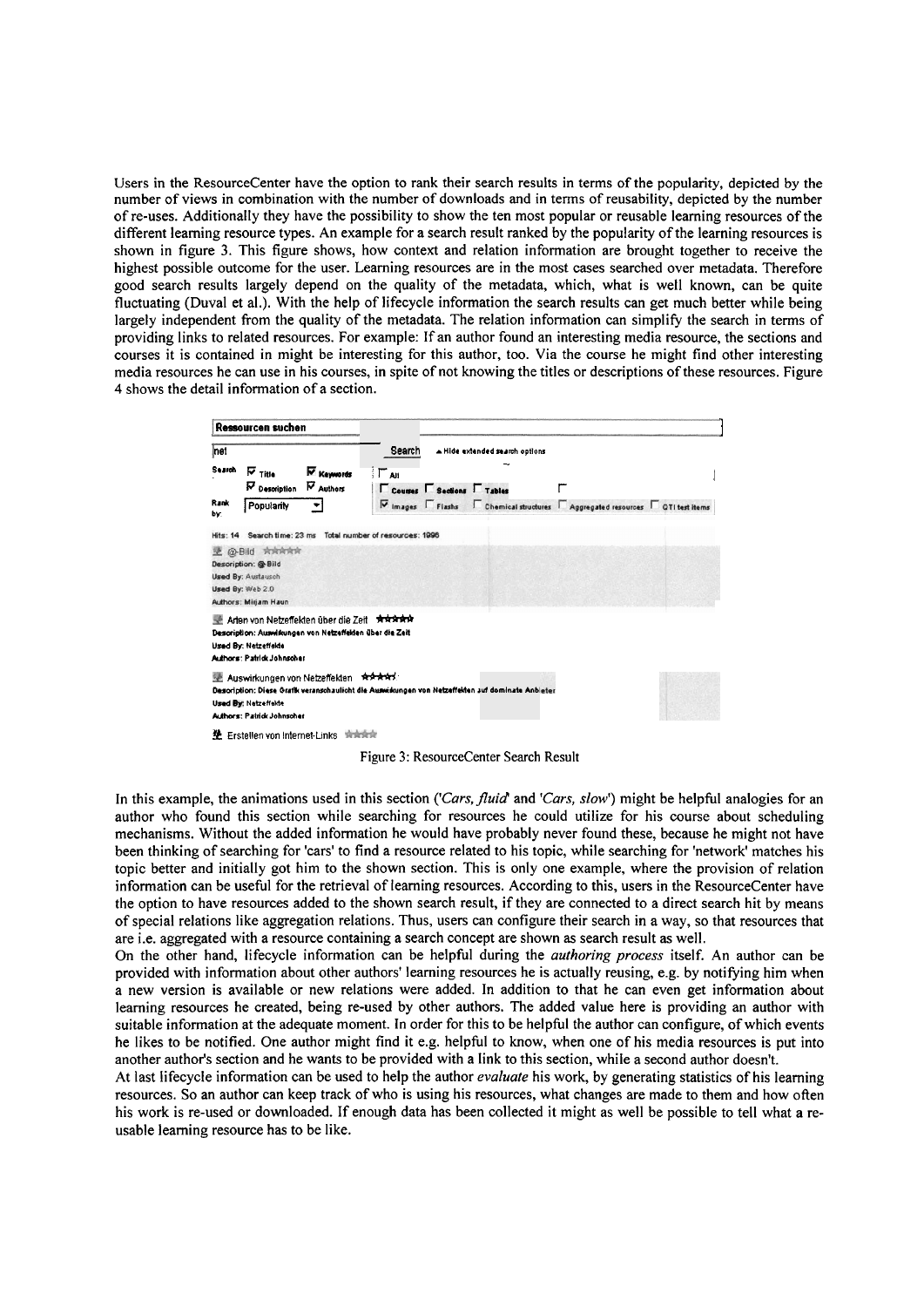|                                  | Introduction (Network Calculus)                                     |  |
|----------------------------------|---------------------------------------------------------------------|--|
| <b>Description:</b><br>Keywords: | Introduction to Network Calculus<br><b>Network Calculus</b>         |  |
|                                  | Creation date: Sun Feb 19 17:51:42 CET 2006                         |  |
|                                  | Last modified: Sun Feb 19 17:51:42 CET 2006                         |  |
| Mime type:                       | texttxml                                                            |  |
| Authors:                         | Nico d Heureuse                                                     |  |
| Views:                           | 130                                                                 |  |
| Downloads:                       | 25                                                                  |  |
| Reuses:                          |                                                                     |  |
|                                  | Prev. Version: 7/965fa08253f57001048a2e69ef0000                     |  |
| Used by:                         | Network Calculus (Course)<br><b>Communication Networks (Course)</b> |  |
| Uses:                            | Cars, slow (Animation)<br>Cars, fluid (Animation)                   |  |
| Similar with:                    | Einleitung (Section)                                                |  |
| Successor:                       | Outline (Section)                                                   |  |

Figure 4: Detail View of a Section with Relation Information

# **5 Related Work**

Actually there are no systems utilizing lifecycle information, like context and relation information, in order to support authoring, retrieval and processing of learning resources. Nevertheless there are quite a few systems actually utilizing different kinds of lifecycle information. This especially applies to *context* information, which is regularly used in marketplaces like Amazon (Amazon 2006) or eBay (eBay 2006) to generate recommendations and links to related topics. Context information is also considered in current research, for example by Najjar et al. who try to collect lifecycle information for learning resources in their Attention Metadata system (Najjar et al. 2006) or in various works on information retrieval dealing with recommendation systems (Good et al.). However, all of them concentrate on context information only. HyLOS (Engelhardt et al. 2005 and 2006), an e-Learning content management system for hypermedia based content, collects lifecycle information to support the generation of constructivist learning paths. It uses an extension of the LOM (IEEE 2002) metadata standard to Store the semi automatically generated information. Unlike in our approach, relation information managed in HyLOS resides on a higher semantic level and is therefore not useful to support a user in authoring and retrieval of learning resources, but to provide alternative leaming paths. For the ResourceCenter itself, there are quite some approaches covering parts or single components like ARlADNE or MERLOT, which are mainly repositories for learning resources but have components for authoring, like the ARIADNE course composer, as well (ARIADNE 2006, MERLOT 2006).

# **6 Conclusion and Future Work**

It has been shown that lifecycle information can provide valuable functionalities to authors and Users of repositories as well as authoring environments. We implemented these functionalities in the ResourceCenter, which has proven to be a good basis for the development of a proof of concept in this area. However, although the implementation of our concepts with the ResourceCenter was an intuitive task to do, it still hast to be shown that our approach is applicable in a generic environment. Here, the main question will be about how to transport the gathered information across system borders, which do not exist in the ResourceCenter. For the ResourceCenter a solution for this will be of advantage, too, since the information gathered in the learning phase might provide interesting functionalities as well. Furthermore, for future considerations it will be interesting to determine not only learning resources but knowledge documents in general.